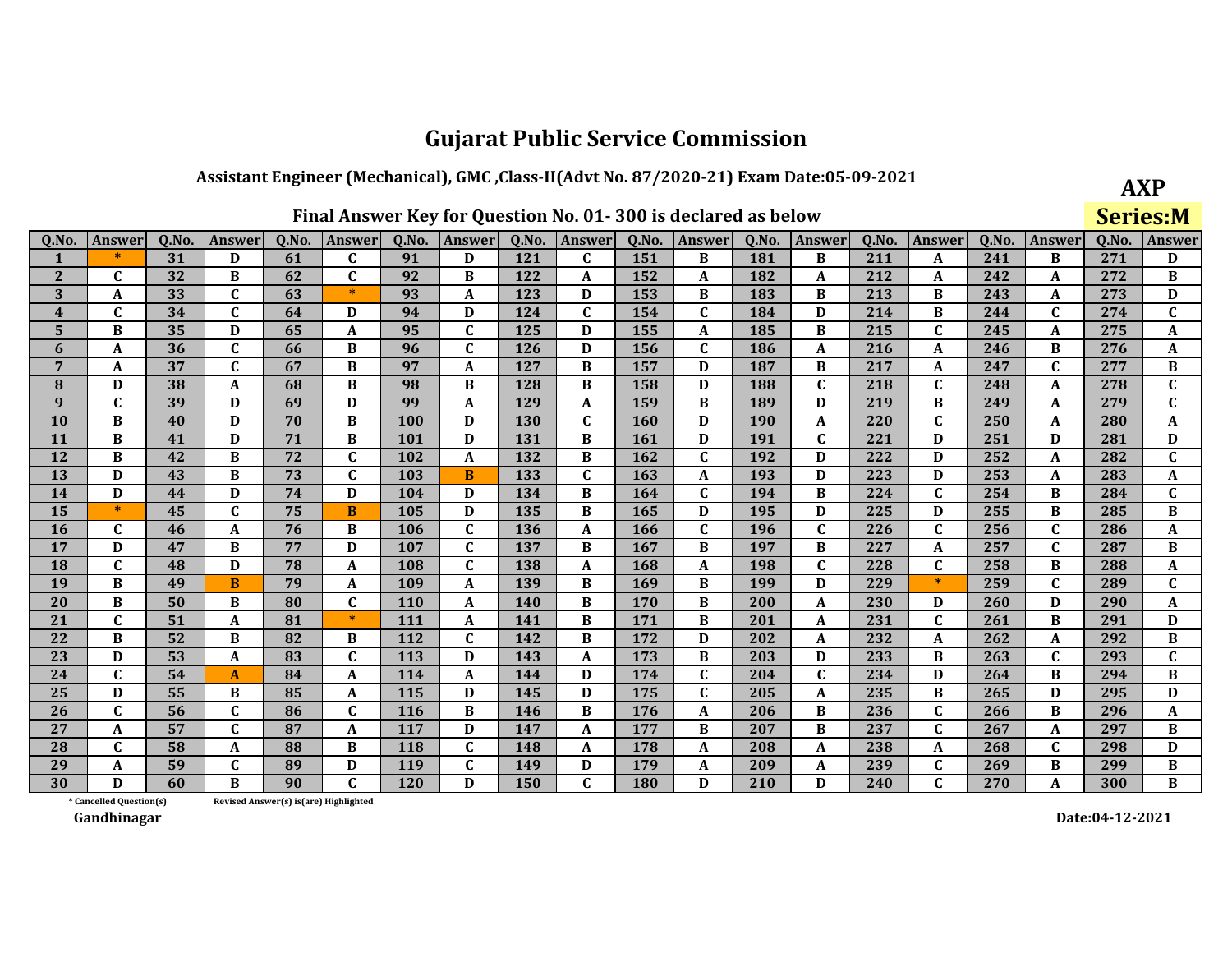## Assistant Engineer (Mechanical), GMC, Class-II(Advt No. 87/2020-21) Exam Date:05-09-2021

**AXP** Series:A

| 0.No.                   | Answer                  | 0.No. | Answer       | 0.No. | Answer                                | 0.No.      | <b>Answer</b> | 0.No.      | Answer       | 0.No.      | Answer       | 0.No. | Answer       | 0.No. | <b>Answer</b> | 0.No. | Answer       | 0.No. | <b>Answer</b>             |
|-------------------------|-------------------------|-------|--------------|-------|---------------------------------------|------------|---------------|------------|--------------|------------|--------------|-------|--------------|-------|---------------|-------|--------------|-------|---------------------------|
|                         | B                       | 31    | A            | 61    | $\mathbf{C}$                          | 91         | D             | 121        | C            | 151        | B            | 181   | B            | 211   | A             | 241   | A            | 271   | D                         |
| $\overline{2}$          | D                       | 32    | A            | 62    | C                                     | 92         | B             | 122        | B            | 152        | A            | 182   | B            | 212   | B             | 242   | A            | 272   | B                         |
| 3                       | A                       | 33    | D            | 63    | $\ast$                                | 93         | B             | 123        | $\mathbf{C}$ | 153        | B            | 183   | $\mathbf C$  | 213   | $\mathbf A$   | 243   | $\mathbf C$  | 273   | D                         |
| $\overline{\mathbf{4}}$ | A                       | 34    | $\mathbf{C}$ | 64    | D                                     | 94         | D             | 124        | D            | 154        | $\mathbf{C}$ | 184   | B            | 214   | $\mathbf C$   | 244   | B            | 274   | $\mathbf C$               |
| 5                       | $\mathbf C$             | 35    | B            | 65    | A                                     | 95         | $\mathbf C$   | 125        | A            | 155        | A            | 185   | B            | 215   | A             | 245   | $\mathbf C$  | 275   | A                         |
| 6                       | $\ast$                  | 36    | B            | 66    | B                                     | 96         | A             | 126        | D            | 156        | $\mathbf C$  | 186   | A            | 216   | D             | 246   | D            | 276   | $\mathbf C$               |
| $\overline{7}$          | B                       | 37    | $\bf{B}$     | 67    | B                                     | 97         | B             | 127        | A            | 157        | D            | 187   | B            | 217   | B             | 247   | D            | 277   | A                         |
| 8                       | C                       | 38    | D            | 68    | B                                     | 98         | D             | 128        | B            | 158        | D            | 188   | A            | 218   | C             | 248   | D            | 278   | $\mathbf{C}$              |
| 9                       | A                       | 39    | D            | 69    | D                                     | 99         | B             | 129        | D            | 159        | B            | 189   | B            | 219   | B             | 249   | $\mathbf{C}$ | 279   | $\ast$                    |
| 10                      | A                       | 40    | $\ast$       | 70    | B                                     | 100        | B             | 130        | D            | 160        | D            | 190   | B            | 220   | D             | 250   | D            | 280   | D                         |
| 11                      | $\mathbf C$             | 41    | C            | 71    | B                                     | <b>101</b> | A             | 131        | $\mathbf{C}$ | <b>161</b> | D            | 191   | B            | 221   | A             | 251   | D            | 281   | $\mathbf C$               |
| 12                      | A                       | 42    | D            | 72    | $\mathbf{C}$                          | 102        | B             | 132        | C            | 162        | $\mathbf C$  | 192   | B            | 222   | B             | 252   | A            | 282   | A                         |
| 13                      | B                       | 43    | $\mathbf{C}$ | 73    | $\mathbf{C}$                          | 103        | A             | 133        | $\mathbf{C}$ | 163        | A            | 193   | A            | 223   | D             | 253   | A            | 283   | $\bf{B}$                  |
| 14                      | D                       | 44    | B            | 74    | D                                     | 104        | A             | 134        | A            | 164        | C            | 194   | D            | 224   | B             | 254   | B            | 284   | D                         |
| 15                      | $\mathbf{C}$            | 45    | B            | 75    | B                                     | 105        | D             | 135        | A            | 165        | D            | 195   | D            | 225   | B             | 255   | B            | 285   | $\, {\bf B}$              |
| 16                      | D                       | 46    | $\mathbf{C}$ | 76    | $\mathbf{C}$                          | 106        | B             | 136        | A            | 166        | $\mathbf{C}$ | 196   | B            | 226   | A             | 256   | $\mathbf C$  | 286   | $\mathbf C$               |
| 17                      | B                       | 47    | B            | 77    | A                                     | 107        | A             | 137        | C            | 167        | B            | 197   | A            | 227   | A             | 257   | $\mathbf C$  | 287   | $\mathbf C$               |
| 18                      | A                       | 48    | D            | 78    | $\mathbf{C}$                          | 108        | B             | 138        | D            | 168        | $\mathbf{A}$ | 198   | A            | 228   | D             | 258   | B            | 288   | A                         |
| 19                      | D                       | 49    | $\mathbf{C}$ | 79    | A                                     | 109        | D             | 139        | A            | 169        | B            | 199   | D            | 229   | $\mathbf{C}$  | 259   | $\mathbf{C}$ | 289   | $\mathbf C$               |
| 20                      | $\mathbf C$             | 50    | D            | 80    | D                                     | 110        | B             | <b>140</b> | D            | 170        | B            | 200   | $\mathbf{C}$ | 230   | A             | 260   | D            | 290   | $\mathbf C$               |
| 21                      | $\mathbf{C}$            | 51    | A            | 81    | D                                     | 111        | $\mathbf{A}$  | 141        | B            | 171        | B            | 201   | A            | 231   | B             | 261   | B            | 291   | $\, {\bf B}$              |
| 22                      | A                       | 52    | B            | 82    | B                                     | 112        | B             | 142        | D            | 172        | D            | 202   | B            | 232   | B             | 262   | A            | 292   | $\boldsymbol{\mathsf{A}}$ |
| 23                      | B                       | 53    | A            | 83    | C                                     | 113        | C             | 143        | C            | 173        | B            | 203   | $\mathbf{C}$ | 233   | A             | 263   | C            | 293   | A                         |
| 24                      | A                       | 54    | $\mathbf{A}$ | 84    | $\mathbf{C}$                          | 114        | D             | 144        | $\mathbf{C}$ | 174        | $\mathbf C$  | 204   | $\mathbf C$  | 234   | A             | 264   | B            | 294   | $\mathbf C$               |
| 25                      | D                       | 55    | B            | 85    | D                                     | 115        | A             | 145        | D            | 175        | $\mathbf C$  | 205   | A            | 235   | D             | 265   | D            | 295   | A                         |
| 26                      | $\ast$                  | 56    | $\mathbf C$  | 86    | $\mathbf{C}$                          | 116        | $\mathbf C$   | 146        | $\mathbf{C}$ | 176        | D            | 206   | D            | 236   | A             | 266   | B            | 296   | B                         |
| 27                      | $\mathbf{C}$            | 57    | $\mathbf{C}$ | 87    | $\mathbf{C}$                          | 117        | D             | 147        | A            | 177        | B            | 207   | $\mathbf{C}$ | 237   | A             | 267   | A            | 297   | $\mathbf C$               |
| 28                      | A                       | 58    | A            | 88    | A                                     | 118        | D             | 148        | D            | 178        | B            | 208   | A            | 238   | B             | 268   | $\mathbf{C}$ | 298   | A                         |
| 29                      | $\mathbf{C}$            | 59    | $\mathbf C$  | 89    | D                                     | 119        | B             | 149        | $\mathbf{C}$ | 179        | A            | 209   | $\mathbf C$  | 239   | B             | 269   | B            | 299   | A                         |
| 30                      | R                       | 60    | B            | 90    | D                                     | 120        | D             | 150        | D            | 180        | $\mathbf{C}$ | 210   | B            | 240   | $\mathbf{C}$  | 270   | A            | 300   | A                         |
|                         | * Cancelled Question(s) |       |              |       | Revised Answer(s) is(are) Highlighted |            |               |            |              |            |              |       |              |       |               |       |              |       |                           |

Revised Answer(s) is(are) Highlighted

Gandhinagar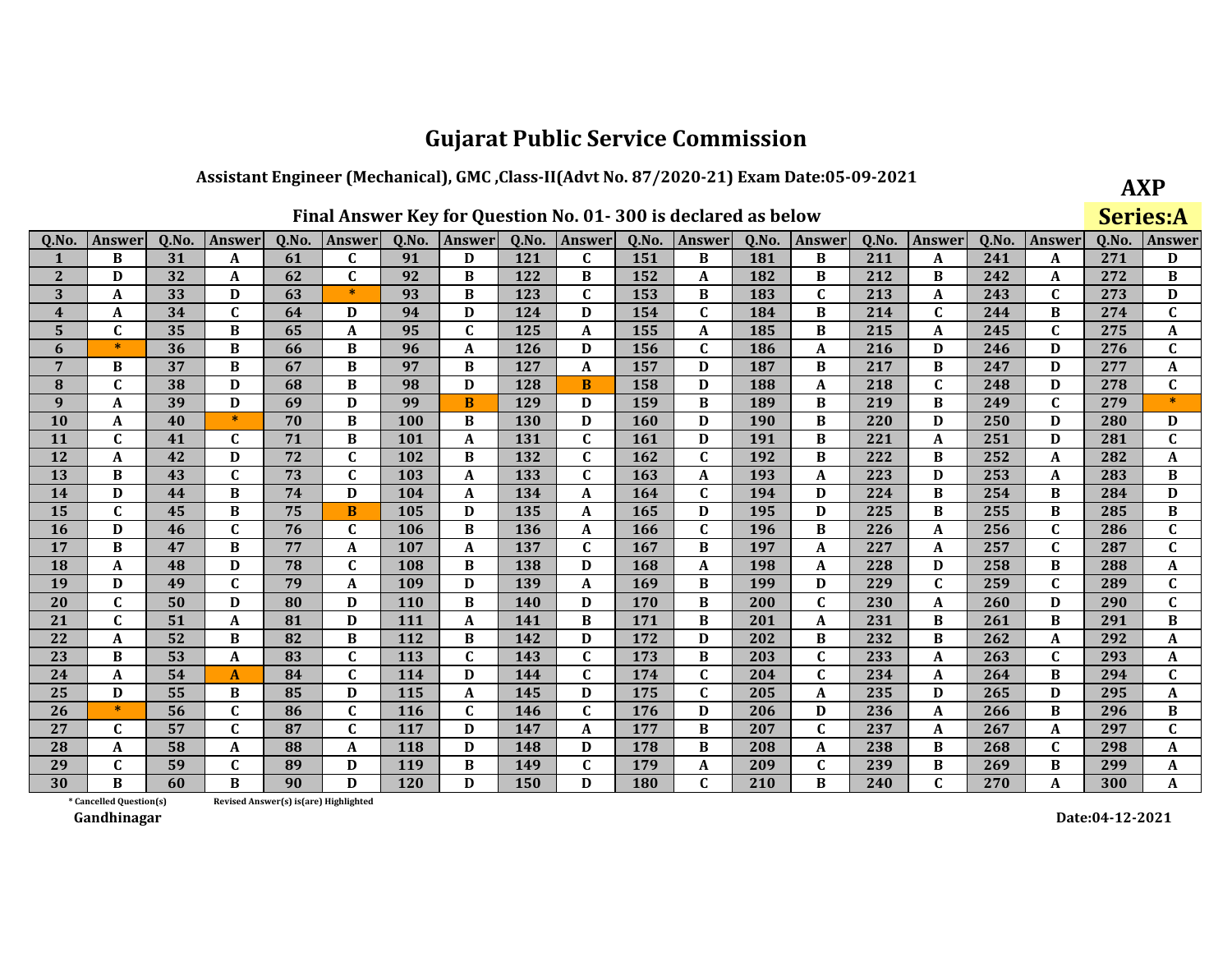## Assistant Engineer (Mechanical), GMC, Class-II(Advt No. 87/2020-21) Exam Date:05-09-2021

|  | Final Answer Key for Question No. 01-300 is declared as below |
|--|---------------------------------------------------------------|
|--|---------------------------------------------------------------|

**AXP Series:B** 

| Q.No.                   | <b>Answer</b>           | Q.No. | <b>Answer</b> | Q.No.                                 | <b>Answer</b> | 0.No.      | Answer       | Q.No.      | <b>Answer</b> | Q.No.      | <b>Answer</b> | Q.No.      | <b>Answer</b> | 0.No. | <b>Answer</b>    | Q.No. | <b>Answer</b> | Q.No. | Answer                    |
|-------------------------|-------------------------|-------|---------------|---------------------------------------|---------------|------------|--------------|------------|---------------|------------|---------------|------------|---------------|-------|------------------|-------|---------------|-------|---------------------------|
|                         | C                       | 31    | $\ast$        | 61                                    | B             | 91         | B            | 121        | B             | 151        | D             | 181        | $\mathbf{C}$  | 211   | C                | 241   | D             | 271   | D                         |
| $\mathbf{2}$            | A                       | 32    | B             | 62                                    | B             | 92         | B            | 122        | A             | 152        | A             | 182        | D             | 212   | $\mathbf C$      | 242   | B             | 272   | D                         |
| 3                       | C                       | 33    | $\mathbf{C}$  | 63                                    | D             | 93         | B            | 123        | A             | 153        | B             | 183        | D             | 213   | A                | 243   | C             | 273   | D                         |
| $\overline{\mathbf{4}}$ | A                       | 34    | A             | 64                                    | D             | 94         | D            | 124        | D             | 154        | D             | 184        | B             | 214   | $\mathbf{C}$     | 244   | B             | 274   | $\mathbf{C}$              |
| 5                       | D                       | 35    | A             | 65                                    | $\ast$        | 95         | B            | 125        | C             | 155        | D             | 185        | D             | 215   | $\mathbf C$      | 245   | D             | 275   | D                         |
| 6                       | D                       | 36    | $\mathbf C$   | 66                                    | $\mathbf{C}$  | 96         | B            | <b>126</b> | A             | 156        | $\mathbf C$   | 186        | D             | 216   | B                | 246   | A             | 276   | D                         |
| $\overline{7}$          | B                       | 37    | A             | 67                                    | D             | 97         | $\mathbf{C}$ | 127        | B             | 157        | $\mathbf{C}$  | 187        | $\mathbf{C}$  | 217   | $\boldsymbol{A}$ | 247   | B             | 277   | $\boldsymbol{\mathsf{A}}$ |
| 8                       | $\mathbf C$             | 38    | B             | 68                                    | $\mathbf C$   | 98         | $\mathbf C$  | 128        | A             | 158        | $\mathbf C$   | 188        | A             | 218   | A                | 248   | D             | 278   | A                         |
| 9                       | $\mathbf{C}$            | 39    | D             | 69                                    | B             | 99         | D            | 129        | A             | 159        | A             | 189        | $\mathbf{C}$  | 219   | $\mathbf C$      | 249   | В             | 279   | B                         |
| 10                      | D                       | 40    | $\mathbf{C}$  | 70                                    | B             | 100        | B            | <b>130</b> | D             | <b>160</b> | A             | <b>190</b> | D             | 220   | $\boldsymbol{A}$ | 250   | B             | 280   | $\, {\bf B}$              |
| 11                      | $\mathbf C$             | 41    | D             | 71                                    | $\mathbf C$   | 101        | D            | 131        | B             | 161        | A             | 191        | $\mathbf{C}$  | 221   | B                | 251   | A             | 281   | C                         |
| 12                      | $\mathbf{C}$            | 42    | B             | 72                                    | B             | 102        | B            | 132        | A             | 162        | $\mathbf{C}$  | 192        | B             | 222   | $\mathbf C$      | 252   | A             | 282   | $\mathbf C$               |
| 13                      | A                       | 43    | A             | 73                                    | D             | 103        | B            | 133        | B             | 163        | D             | 193        | A             | 223   | A                | 253   | D             | 283   | $\, {\bf B}$              |
| 14                      | D                       | 44    | D             | 74                                    | $\mathbf C$   | 104        | $\mathbf A$  | 134        | D             | 164        | A             | 194        | B             | 224   | A                | 254   | $\mathbf{C}$  | 284   | $\mathbf C$               |
| 15                      | D                       | 45    | C             | 75                                    | D             | 105        | $\mathbf C$  | 135        | B             | 165        | D             | 195        | B             | 225   | A                | 255   | A             | 285   | D                         |
| 16                      | D                       | 46    | $\mathbf{C}$  | 76                                    | A             | 106        | B            | 136        | A             | 166        | B             | 196        | B             | 226   | A                | 256   | B             | 286   | $\, {\bf B}$              |
| 17                      | B                       | 47    | A             | 77                                    | B             | 107        | B            | 137        | B             | 167        | D             | 197        | D             | 227   | B                | 257   | В             | 287   | A                         |
| 18                      | B                       | 48    | B             | 78                                    | $\mathbf{A}$  | 108        | $\mathbf C$  | 138        | $\mathbf{C}$  | 168        | $\mathbf{C}$  | 198        | B             | 228   | $\mathbf C$      | 258   | A             | 288   | $\mathbf C$               |
| 19                      | D                       | 49    | A             | 79                                    | A             | 109        | B            | 139        | D             | 169        | $\mathbf{C}$  | 199        | $\mathbf{C}$  | 229   | $\mathbf{C}$     | 259   | A             | 289   | $\, {\bf B}$              |
| 20                      | C                       | 50    | D             | 80                                    | B             | <b>110</b> | B            | 140        | A             | <b>170</b> | D             | 200        | $\mathbf{C}$  | 230   | A                | 260   | D             | 290   | D                         |
| 21                      | A                       | 51    | $\ast$        | 81                                    | $\mathbf{C}$  | 111        | $\mathbf A$  | 141        | $\mathbf{C}$  | 171        | $\mathbf{C}$  | 201        | $\mathbf{C}$  | 231   | D                | 261   | A             | 291   | $\, {\bf B}$              |
| 22                      | B                       | 52    | $\mathbf{C}$  | 82                                    | $\mathbf{C}$  | 112        | B            | 142        | D             | 172        | $\mathbf A$   | 202        | A             | 232   | $\mathbf C$      | 262   | A             | 292   | A                         |
| 23                      | D                       | 53    | A             | 83                                    | A             | 113        | A            | 143        | D             | 173        | D             | 203        | $\mathbf{C}$  | 233   | A                | 263   | B             | 293   | $\mathbf{C}$              |
| 24                      | <sub>B</sub>            | 54    | $\mathbf{C}$  | 84                                    | $\mathbf{C}$  | 114        | B            | 144        | B             | 174        | $\mathbf{C}$  | 204        | $\ast$        | 234   | $\mathbf C$      | 264   | B             | 294   | $\, {\bf B}$              |
| 25                      | B                       | 55    | B             | 85                                    | B             | 115        | B            | 145        | D             | 175        | D             | 205        | D             | 235   | B                | 265   | $\mathbf{C}$  | 295   | $\mathbf A$               |
| 26                      | B                       | 56    | A             | 86                                    | $\mathbf{C}$  | <b>116</b> | B            | 146        | C             | 176        | B             | 206        | C             | 236   | A                | 266   | A             | 296   | D                         |
| 27                      | D                       | 57    | A             | 87                                    | $\mathbf{C}$  | 117        | B            | 147        | B             | 177        | A             | 207        | A             | 237   | B                | 267   | A             | 297   | B                         |
| 28                      | A                       | 58    | D             | 88                                    | $\ast$        | 118        | A            | 148        | C             | 178        | B             | 208        | B             | 238   | A                | 268   | C             | 298   | D                         |
| 29                      | A                       | 59    | $\mathbf{C}$  | 89                                    | D             | 119        | D            | 149        | D             | 179        | $\mathbf{C}$  | 209        | D             | 239   | $\mathbf C$      | 269   | B             | 299   | $\mathbf{C}$              |
| 30                      |                         | 60    | B             | 90                                    | A             | 120        | D            | 150        | A             | 180        | A             | 210        | B             | 240   | A                | 270   | $\mathbf{C}$  | 300   | $\mathbf{A}$              |
|                         | * Cancelled Question(s) |       |               | Revised Answer(s) is(are) Highlighted |               |            |              |            |               |            |               |            |               |       |                  |       |               |       |                           |

Revised Answer(s) is(are) Highlighted

Gandhinagar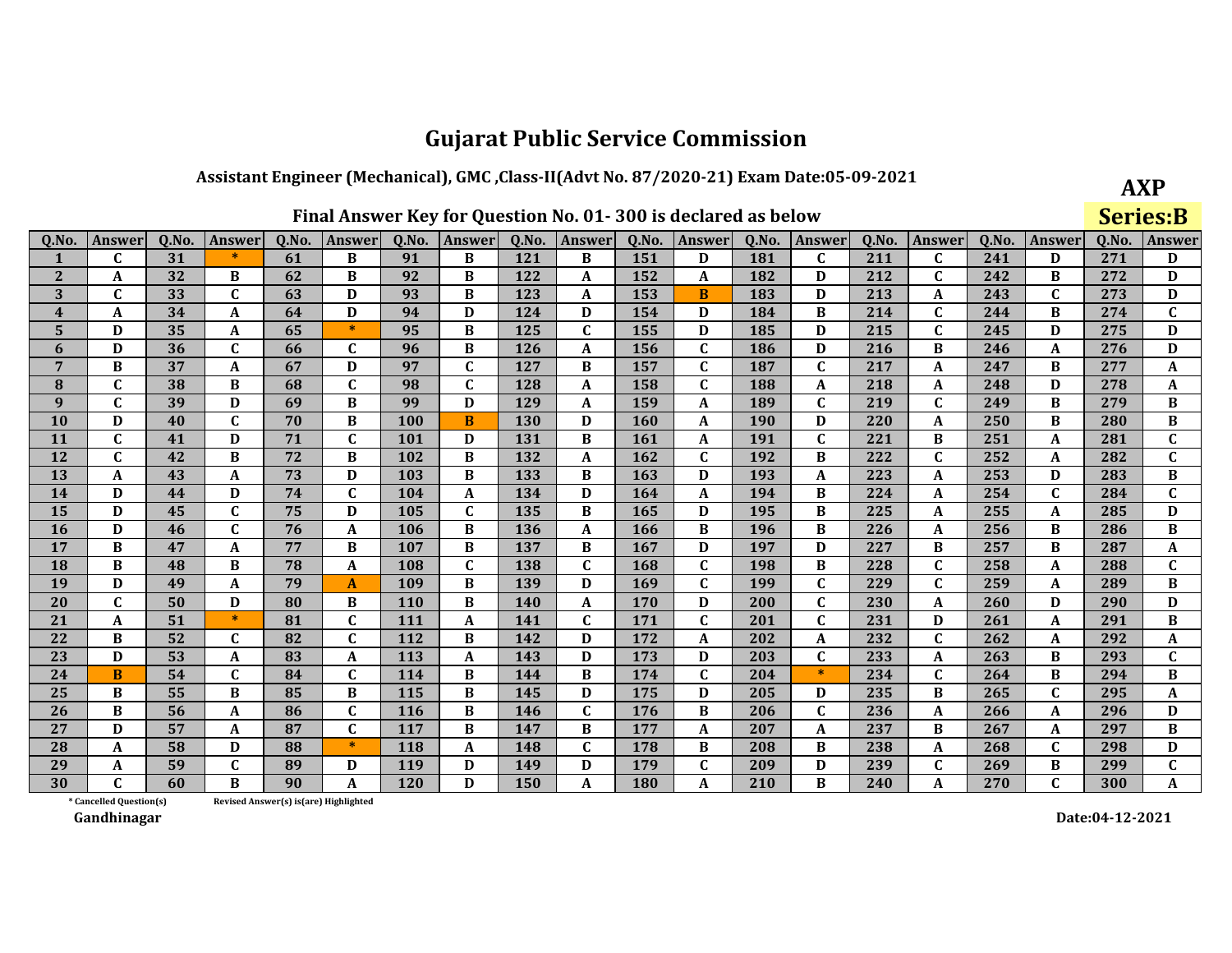#### Assistant Engineer (Mechanical), GMC, Class-II(Advt No. 87/2020-21) Exam Date:05-09-2021

| Final Answer Key for Question No. 01-300 is declared as below |  |
|---------------------------------------------------------------|--|
|---------------------------------------------------------------|--|

**AXP** Series:C

| Q.No.                   | <b>Answer</b> | 0.No. | <b>Answer</b> | Q.No. | <b>Answer</b> | Q.No.      | Answer       | 0.No.      | Answer       | Q.No. | Answer       | Q.No.      | <b>Answer</b> | Q.No. | Answer       | 0.No. | Answer       | Q.No. | <b>Answer</b> |
|-------------------------|---------------|-------|---------------|-------|---------------|------------|--------------|------------|--------------|-------|--------------|------------|---------------|-------|--------------|-------|--------------|-------|---------------|
| $\mathbf{1}$            | $\ast$        | 31    | C             | 61    | C             | 91         | D            | 121        | C            | 151   | D            | 181        | B             | 211   | A            | 241   | B            | 271   | В             |
| $\mathbf{2}$            | C             | 32    | $\mathbf C$   | 62    | $\mathbf C$   | 92         | B            | 122        | A            | 152   | B            | 182        | A             | 212   | A            | 242   | A            | 272   | $\mathbf{C}$  |
| 3                       | A             | 33    | A             | 63    | A             | 93         | A            | 123        | D            | 153   | B            | 183        | R             | 213   | B            | 243   | $\mathbf{C}$ | 273   | A             |
| $\overline{\mathbf{4}}$ | $\mathbf C$   | 34    | $\mathbf C$   | 64    | D             | 94         | D            | 124        | C            | 154   | A            | 184        | D             | 214   | B            | 244   | B            | 274   | A             |
| 5                       | B             | 35    | B             | 65    | D             | 95         | $\mathbf C$  | 125        | D            | 155   | C            | 185        | B             | 215   | $\mathbf{C}$ | 245   | A            | 275   | A             |
| 6                       | A             | 36    | $\mathbf{C}$  | 66    | D             | 96         | $\mathbf C$  | 126        | B            | 156   | B            | 186        | A             | 216   | $\mathbf{A}$ | 246   | D            | 276   | A             |
| $\overline{7}$          | A             | 37    | $\mathbf{C}$  | 67    | B             | 97         | A            | 127        | A            | 157   | B            | 187        | B             | 217   | A            | 247   | B            | 277   | B             |
| 8                       | D             | 38    | $\ast$        | 68    | B             | 98         | B            | 128        | B            | 158   | $\mathbf{C}$ | 188        | $\mathbf{C}$  | 218   | $\mathbf{C}$ | 248   | D            | 278   | $\mathbf{C}$  |
| 9                       | $\mathbf{C}$  | 39    | D             | 69    | D             | 99         | A            | 129        | $\mathbf C$  | 159   | B            | 189        | D             | 219   | B            | 249   | $\mathbf C$  | 279   | $\mathbf{C}$  |
| 10                      | B             | 40    | A             | 70    | $\mathbf{C}$  | <b>100</b> | D            | <b>130</b> | A            | 160   | B            | <b>190</b> | A             | 220   | $\mathbf C$  | 250   | A            | 280   | A             |
| 11                      | B             | 41    | <sub>R</sub>  | 71    | A             | 101        | D            | 131        | $\mathbf{C}$ | 161   | A            | 191        | $\mathbf{C}$  | 221   | D            | 251   | $\mathbf{C}$ | 281   | D             |
| 12                      | B             | 42    | B             | 72    | B             | 102        | $\mathbf A$  | 132        | D            | 162   | B            | 192        | D             | 222   | D            | 252   | A            | 282   | $\mathbf{C}$  |
| 13                      | D             | 43    | B             | 73    | D             | 103        | B            | 133        | D            | 163   | A            | 193        | D             | 223   | D            | 253   | $\mathbf{C}$ | 283   | A             |
| 14                      | D             | 44    | D             | 74    | B             | 104        | D            | 134        | B            | 164   | B            | 194        | B             | 224   | $\mathbf{C}$ | 254   | $\ast$       | 284   | $\mathbf{C}$  |
| 15                      | $\ast$        | 45    | B             | 75    | B             | 105        | D            | 135        | D            | 165   | B            | 195        | D             | 225   | D            | 255   | D            | 285   | $\bf{B}$      |
| 16                      | $\mathbf{C}$  | 46    | B             | 76    | B             | 106        | $\mathbf C$  | 136        | D            | 166   | <sub>R</sub> | 196        | $\mathbf{C}$  | 226   | D            | 256   | $\mathbf{C}$ | 286   | A             |
| 17                      | D             | 47    | $\mathbf C$   | 77    | D             | 107        | $\mathbf C$  | 137        | $\mathbf{C}$ | 167   | B            | 197        | B             | 227   | A            | 257   | A            | 287   | B             |
| 18                      | $\mathbf{C}$  | 48    | $\mathbf{C}$  | 78    | A             | 108        | $\mathbf C$  | 138        | A            | 168   | A            | 198        | $\mathbf{C}$  | 228   | A            | 258   | B            | 288   | A             |
| 19                      | B             | 49    | D             | 79    | A             | 109        | A            | 139        | $\mathbf{C}$ | 169   | D            | 199        | D             | 229   | B            | 259   | D            | 289   | $\mathbf{C}$  |
| 20                      | B             | 50    | B             | 80    | $\mathbf{C}$  | <b>110</b> | A            | 140        | D            | 170   | D            | 200        | A             | 230   | B            | 260   | B            | 290   | A             |
| 21                      | $\mathbf C$   | 51    | $\mathbf C$   | 81    | $\ast$        | 111        | $\mathbf{A}$ | 141        | $\mathbf{C}$ | 171   | B            | 201        | A             | 231   | $\mathbf C$  | 261   | $\mathbf{C}$ | 291   | D             |
| 22                      | B             | 52    | A             | 82    | B             | 112        | $\mathbf C$  | 142        | B            | 172   | A            | 202        | A             | 232   | $\mathbf C$  | 262   | $\mathbf{C}$ | 292   | B             |
| 23                      | D             | 53    | $\mathbf C$   | 83    | $\mathbf{C}$  | 113        | D            | 143        | A            | 173   | A            | 203        | D             | 233   | B            | 263   | A            | 293   | $\mathbf{C}$  |
| 24                      | $\mathbf{C}$  | 54    | A             | 84    | A             | 114        | A            | 144        | B            | 174   | D            | 204        | $\mathbf{C}$  | 234   | $\mathbf{C}$ | 264   | $\mathbf{C}$ | 294   | B             |
| 25                      | D             | 55    | D             | 85    | A             | 115        | D            | 145        | B            | 175   | C            | 205        | A             | 235   | D            | 265   | $\mathbf{C}$ | 295   | D             |
| 26                      | A             | 56    | D             | 86    | $\mathbf{C}$  | 116        | B            | 146        | B            | 176   | A            | 206        | B             | 236   | B            | 266   | B            | 296   | A             |
| 27                      | B             | 57    | B             | 87    | A             | 117        | D            | 147        | D            | 177   | B            | 207        | B             | 237   | A            | 267   | A            | 297   | B             |
| 28                      | A             | 58    | $\mathbf C$   | 88    | B             | 118        | $\mathbf{C}$ | 148        | B            | 178   | A            | 208        | A             | 238   | $\mathbf C$  | 268   | A            | 298   | D             |
| 29                      | A             | 59    | $\mathbf C$   | 89    | D             | 119        | $\mathbf{C}$ | 149        | $\mathbf{C}$ | 179   | A            | 209        | A             | 239   | B            | 269   | $\mathbf{C}$ | 299   | B             |
| 30                      | B             | 60    | D             | 90    | $\mathbf{C}$  | 120        | D            | 150        | $\mathbf{C}$ | 180   | D            | 210        | D             | 240   | D            | 270   | A            | 300   | B             |

\* Cancelled Question(s) Revised Answer(s) is(are) Highlighted

Gandhinagar